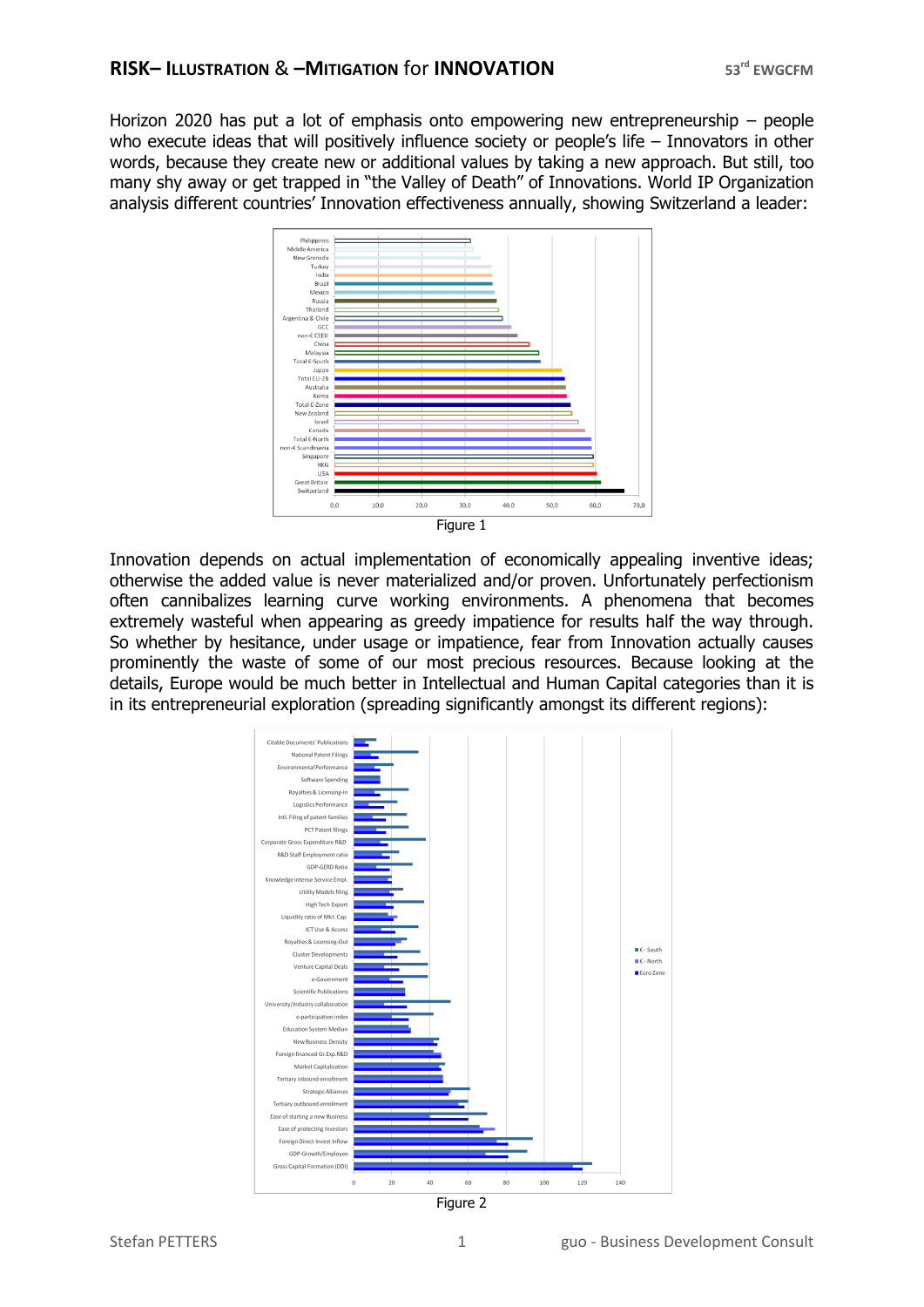Operations research, or operational research in British usage, is a discipline that deals with the application of advanced analytical methods to help make better decisions. Because of its focus on practical applications, it overlaps with industrial engineering and operations management and draws on psychology science. It often must quantify execution risks of real-world objectives and has become an area of active academic and industrial research. i



| ıcı ır |  |
|--------|--|
|--------|--|

The usual procedure of a Bayesian probability assessment for such a Causal Model is to

- 1. formulate as many reasonable hypotheses as possible about what may happen;
- 2. construct a probability density function by prior similar scope project experiences published (e.g. Reports of Subsidized Lighthouse projects) for each hypothesis;
- 3. construct a function giving the probability of previously observed failure root causes to comparable projects, potentially also applicable to the assessment target;
- 4. combine the above information coherently to produce an overall probability distribution;
- 5. construct a Stage-Gate validation path which starts at the point of highest failure probability and 'scans' over high probability aspects, then intermediate probabilities, and finally low probability issues;
- 6. revise all the probabilities continuously during the progress by applying Bayes' theorem.<sup> $\ddot{}}$ </sup>

Common sense should indeed be sufficient to show us that, from the observation of what has in former instances been the consequence of a certain cause or action, one may make a judgment what is likely to be the consequence of it another time. The larger number of experience data available to support a conclusion, so much the more reason we have to take it for granted. But it is certain that we cannot determine in what degree repeated explorations confirm a conclusion is, in all probability, the source of many errors, which perhaps might in some measure be avoided, if the strength of analogical or inductive reasoning were more distinctly and clearly understood.

In other words, first validate where the biggest impact on expected performance may lie, then investigate where delinquency may impact viability of the undertaking less in sequence of chance for probability, before going after least probable and least affecting issues (but still possible due to limitations on mitigation of previous experienced events, regime changes, shifting spirit of epoch, etc.), until sufficient certainty of succeeding in a concept's TRL 6 Demonstration validation at acceptable cost expectation by simulation of scale-up.

The advantages of the Bayesian method are that all information available is used coherently (i.e., in a "leak-proof" manner) and the method can automatically produce estimates of the economic viability for a given success probability. That is, even before the start of spending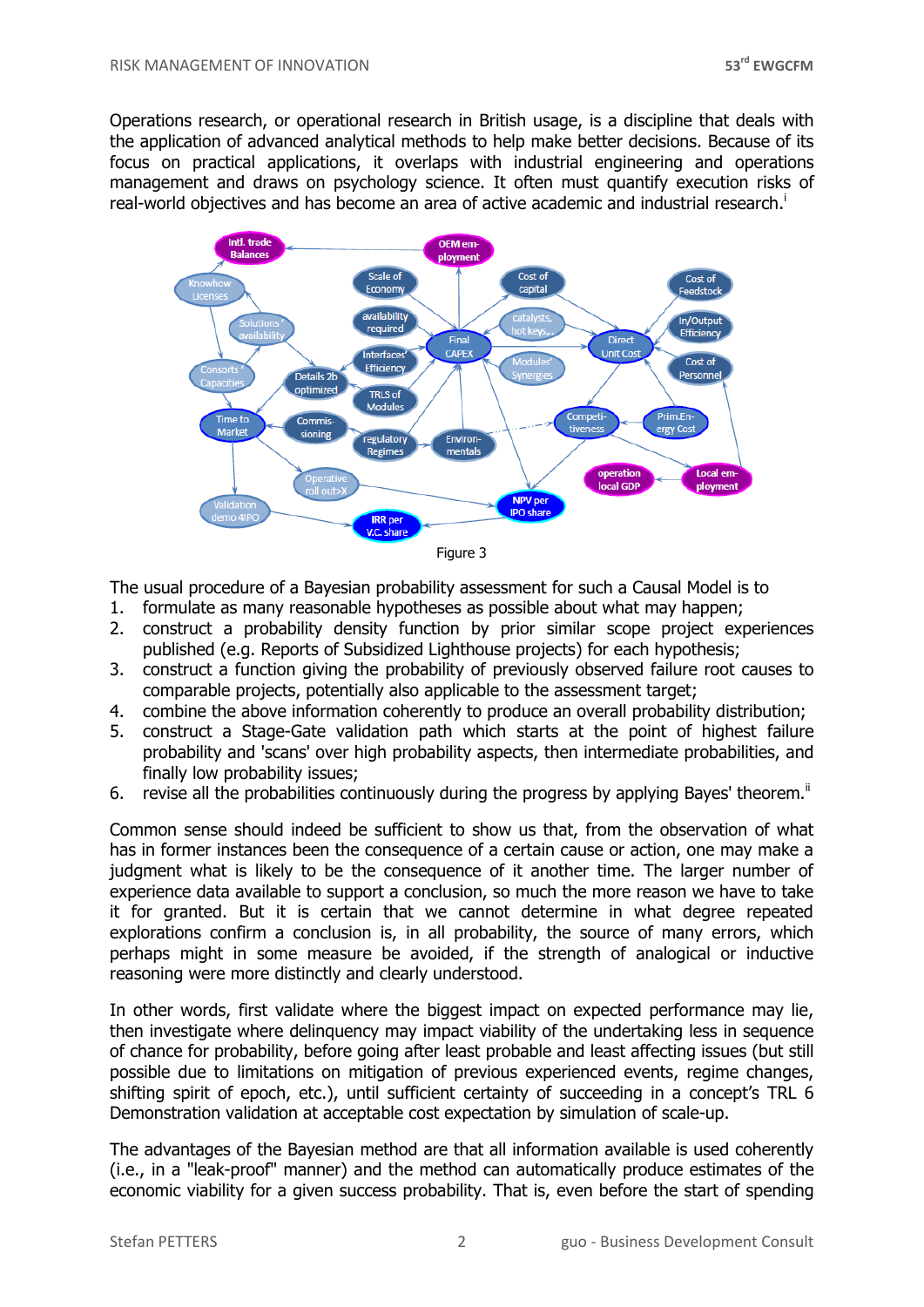capex, one can say, hypothetically, "there is a 65% chance of meeting project expectations. That probability will rise to 90% after the first 100-days research and 97% after 160 days" or a similar statement, translating into corresponding indirect proportional cash spending rates.



Mr. Bayes general laws of chance aimed to allow that an expectation depending on the truth of any past fact, or the happening of any future event, ought to be estimated so much the more valuable as the fact is more likely to be true, or the event more likely to happen. $\mathbb{I}$ 

Failure Mode and Effects Analysis (FMEA) was one of the first systematic techniques for failure mitigation. It was developed by reliability engineers in the 1950s to study problems that might arise from malfunctions of systems.

Sometimes FMEA is extended to FMECA to indicate that criticality analysis is performed too. Special attention is paid to interfaces between systems and in fact at all functional interfaces.iv



Stage-Gate $^{\circledR}$  is a value-creating business process and risk model designed to quickly and profitably transform an organization's best new ideas into winning new products or services. It takes an idea from inception to launch, by breaking it down into smaller stages (conduct of project activities) and gates (Go/Kill decisions by business evaluations). In its entirety, Stage-Gate incorporates Pre-development Activities (business justification and preliminary feasibilities), Development Activities (technical, marketing, and operations development) and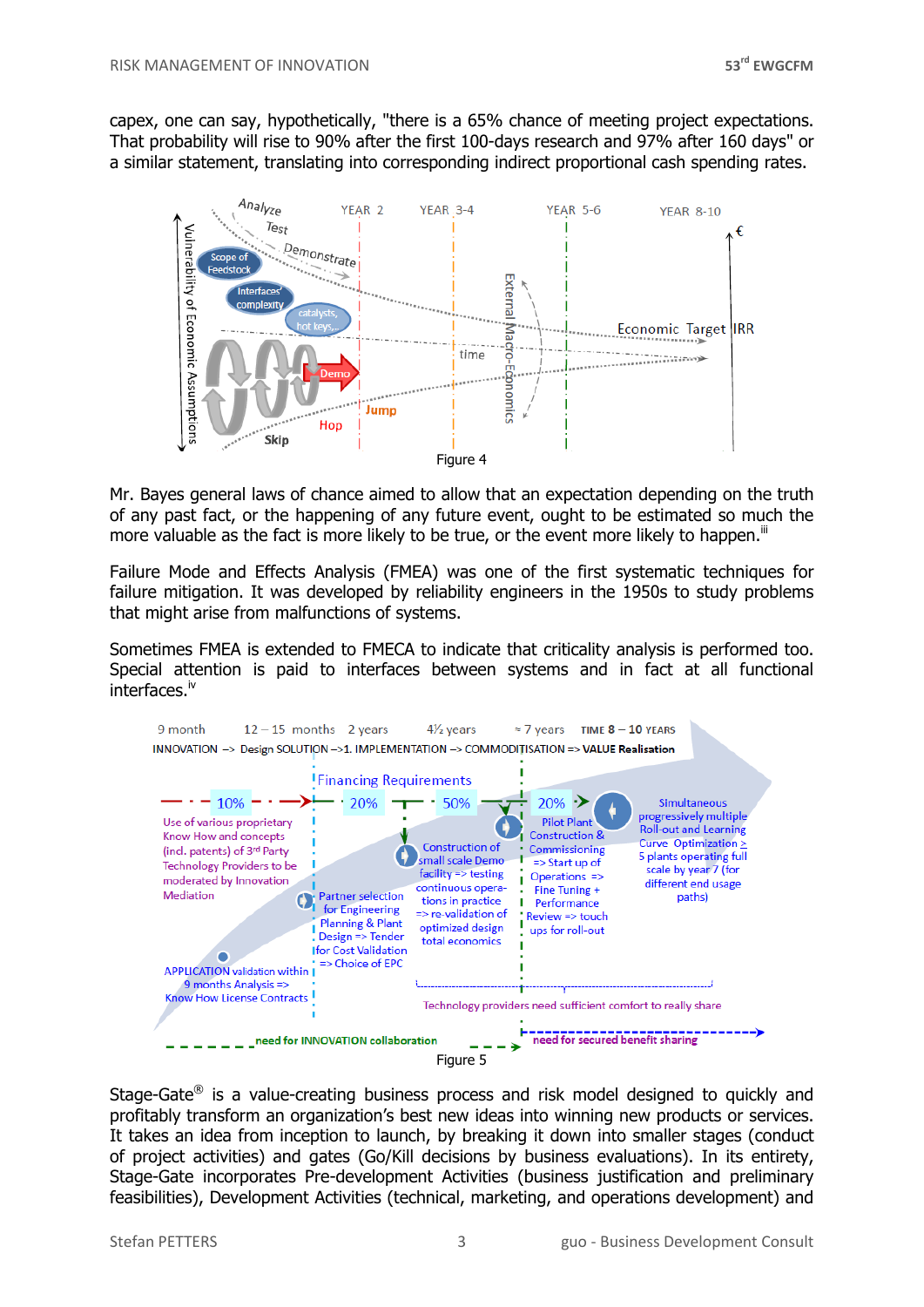Commercialization Activities (market launch and post launch learning) into one complete, robust process.<sup>v</sup>

Financing usually becomes an issue at Stage 3 (detailed design and development) after satisfactory conclusion of Step 1 and 2 (Step  $0$  – potentially innovative idea; Step 1 – scoping by feasibilities, Input/Output balances, scale per field of applications; Step 2 – Building the Business Case based on scoping results and integration assumptions). Since however Testing and Validation is Step 4 only, Financing is required antecedently to any tangible prove of added value realization. And Innovation financing has to be annuity-free. $v_i$ 



Know How development tailored to suit societal ("glocal") needs and prospects

- > capabilities' mobilization towards positive enhancement of society or people's life  $\Rightarrow$  undertaking Innovation ..... Entrepreneurship pure
- $\triangleright$  relying on unique selling propositions & growth from **additional value to society** Good Europe being # 14 in Intellectual Property Ranking;

but €-Europe's mean average GIIR ranking in Business Environment Ranking # 63

**Capital Market Activeness Ranking # 48** 

**Cosmopolitan Attitude Ranking** # 44

Figure 6

Innovation starts from compiling knowledge and combining it with a sound understanding of framework conditions. Only the combination of an Invention with such Insight can deliver an Innovation – otherwise there won't be a guarantee for an added value from the Invention. So an Innovation always relates to a specific application, but remains an idea only, until it is actually implemented physically, so it can deliver added value from the new approach. Because unless the new idea or approach delivers additional value to society it maybe just a tragic Invention only. Respectively Innovation is the basis for Qualitative Growth!<sup>vii</sup>

While financing Steps 3 and 4 may be seen equivalent to Software Development domains, Hardware Development usually requires 90% of its financing for Steps 5 (Launch + Learning Curve) & Step 6 (Roll-Out), but can't become a business case, if investors want liquidity and return back after Step 5. Therefore we designed a differentiated risk/opportunity profile financing structure for one of our own game changing innovative approaches and published it at EWGCFM 51 for the first time. $\frac{v}{u}$  Therein we basically had come to the conclusion that INNOVATORS should acquire their STAKEHOLDERS from following groups:

- i. SUPPLY CHAIN PARTNERS, delivering input, (license-) producing output and taking it off, by committing to jointly invest 40% of Equity needed for the Business Case at CALL by successful conclusion of Step 4 (DEMONSTRATION).
- ii. VENTURE CAPITAL PARTNERS who finance STEPS 3 & 4 (ca. 10% of Equity needed for the Business Case) with a need to turn their interest into an INTERCHANGEABLE ASSET upon:
- iii. INSTITUTIONAL and/or PRIVATE FAMILY OFFICE INVESTORS hedged by SURRENDER OPTIONS of ALL SUPPLY CHAIN CONSORTS' SHARES to possibly compensate against residual short-falls in performance beyond the end of  $5<sup>th</sup>$  year double equity capital through purchase of 30% new shares in an IPO, as soon as ALL SUPPLY CHAIN CONSORTS paid their CALL CAPITAL in.<sup>ix</sup>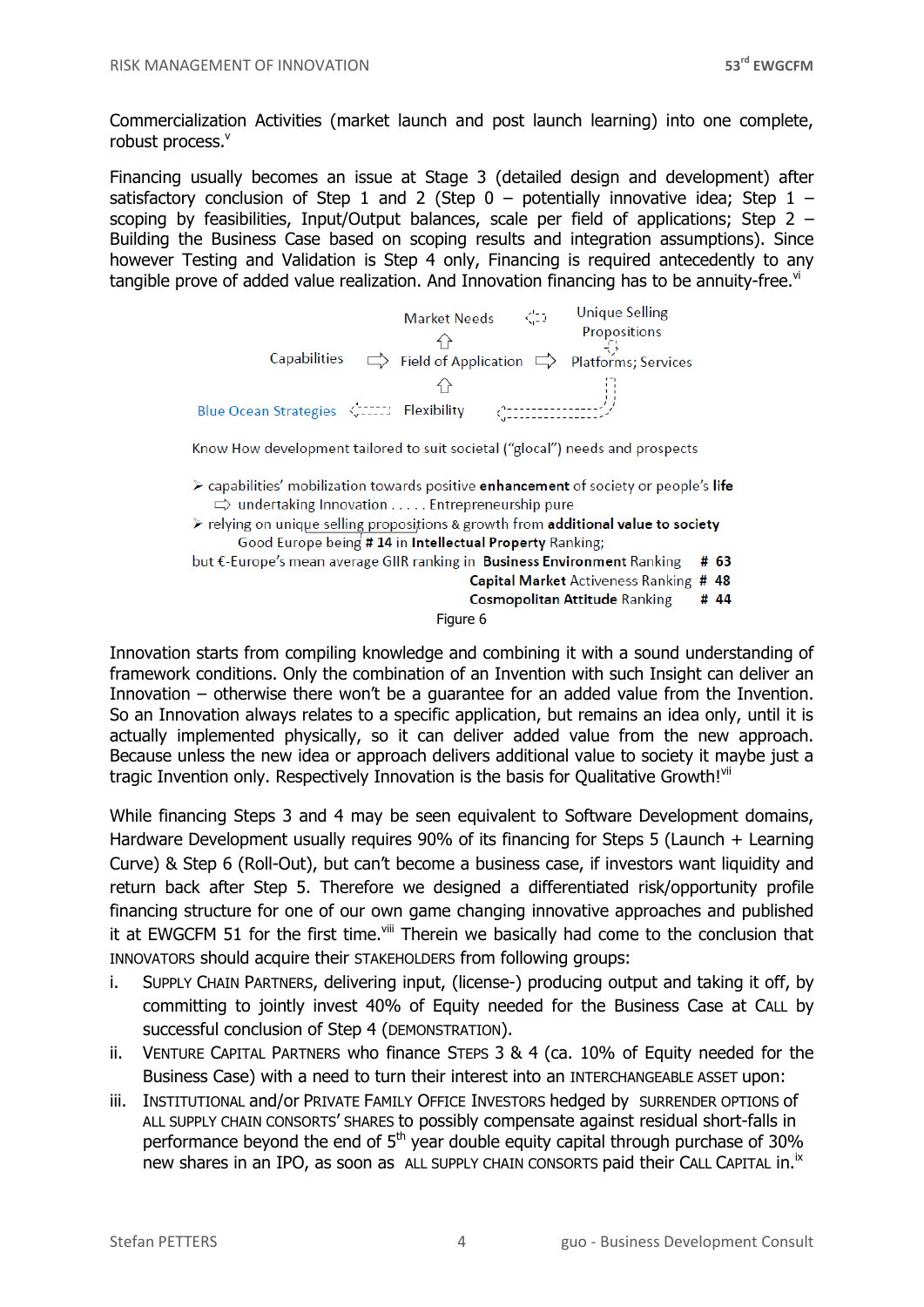

Differentiated Risk Profile at e.g. US 150mln paid-up Stock Corporation

Figure 7

In EWGCFM 52<sup>nd</sup>'s break-out discussions in Vienna, potential new fields of services from the ad joint scientific partners were preluded by introduction of the Knowledge and Technology Brokerage concept.<sup>x</sup>

Since having gained the impression that Financial Modeling has so far not engaged in developing Risk Management Tools helping to bridge the funding gap for innovation<sup>xi</sup> by depicting the afore said best management practices and probability theorem in an applicable model, I would like to solicit experts', prospective and graduated scientists' amongst this conference's audience help towards securitization of  $1<sup>st</sup>$  time implementation of innovation.

Horizon 2020 seems to offer facilities for that and if not, I could go for a SME INST-2-2014 Call. By complementing the "Knowledge Triangle" concept with a Financial Model Tool the TECHNOLOGY BROKER could evolve into an INNOVATION MEDIATOR – Europe could need such Qualitative Growth accelerators most urgently, lacking demographics for quantitative growth.